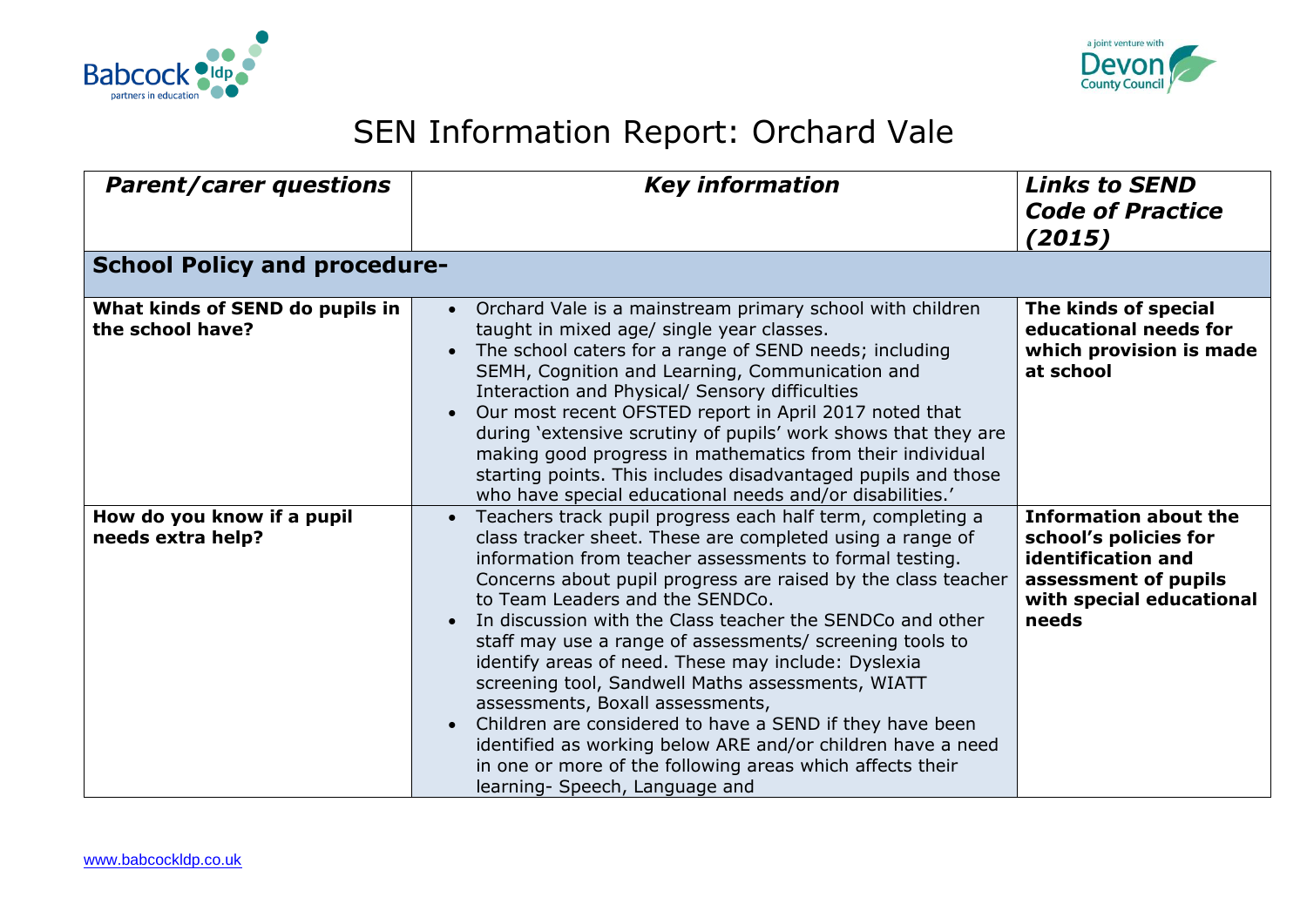



|                                                                                    | communication/Sensory/Physical /Social, Emotional and<br>Mental Health.                                                                                                                                                                                                                                                                                                                                                                                                                                                                                                                                                                                                                                                                                                                          |                                                                                     |
|------------------------------------------------------------------------------------|--------------------------------------------------------------------------------------------------------------------------------------------------------------------------------------------------------------------------------------------------------------------------------------------------------------------------------------------------------------------------------------------------------------------------------------------------------------------------------------------------------------------------------------------------------------------------------------------------------------------------------------------------------------------------------------------------------------------------------------------------------------------------------------------------|-------------------------------------------------------------------------------------|
| Day to day support                                                                 |                                                                                                                                                                                                                                                                                                                                                                                                                                                                                                                                                                                                                                                                                                                                                                                                  |                                                                                     |
| How do teachers help pupils<br>with SEND? How will the school<br>support my child? | We have a graduated response to meeting pupils' needs; starting<br>with universal provision for all. Quality first teaching is used to<br>ensure all pupils receive the support they need, which involves high<br>quality, inclusive teaching for all pupils. It also includes<br>differentiated and personalised learning, and strategies to support<br>every pupil, including those with SEND, encouraging greater<br>inclusion of pupils with SEND needs, and working to narrow the<br>attainment gap.<br>At Orchard Vale we have used the Devon Expectations for Inclusive<br>Provision document to develop our universal provision.<br>Targeted provision is used for pupils who need extra support, with<br>individualised programmes of support and intervention provided<br>when needed. | The school's approach<br>to teaching pupils with<br><b>SEND</b>                     |
| How will the curriculum be<br>matched to my child's needs?                         | If concerns have been raised about a child's learning progress,<br>social and emotional well-being, communication skills or physical<br>abilities, we may use the Devon Graduated Response Tool to<br>document initial concerns and start to pinpoint areas of need.<br>Whenever concerns are raised, teachers and/or SENDCo will always<br>work collaboratively with parents/carers.<br>A child will be recognised as having Special Educational Needs or<br>Disabilities (SEND) if they have needs which:                                                                                                                                                                                                                                                                                      | <b>How adaptations are</b><br>made to the curriculum<br>and learning<br>environment |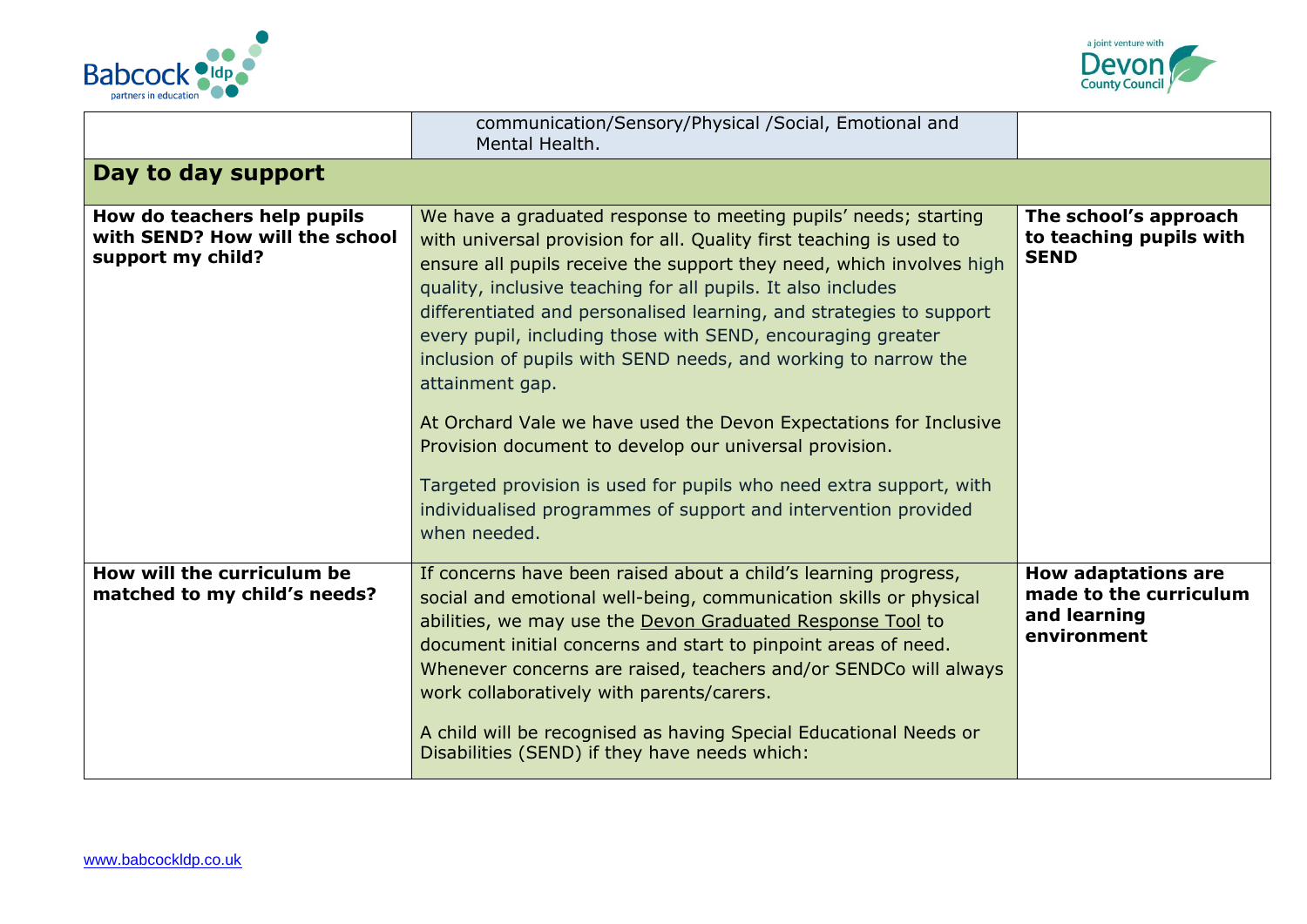



| Is there any additional support<br>available to help children with | - a significantly greater difficulty in learning than the<br>majority of others of the same age,                                                                                                                                        |                                                                 |
|--------------------------------------------------------------------|-----------------------------------------------------------------------------------------------------------------------------------------------------------------------------------------------------------------------------------------|-----------------------------------------------------------------|
| <b>SEND?</b>                                                       | and/or:                                                                                                                                                                                                                                 |                                                                 |
|                                                                    | - prevent or hinder them from making use of facilities of a<br>kind generally provided for others of the same age in<br>mainstream schools.                                                                                             |                                                                 |
|                                                                    | We follow a model of `Assess, Plan, Do, Review' to ensure that                                                                                                                                                                          |                                                                 |
|                                                                    | children's needs are met throughout their time in school. The<br>Devon Graduated Response Tool supports this by providing a clear                                                                                                       |                                                                 |
|                                                                    | pathway of identifying and assessing needs, planning and doing,<br>and reviewing.                                                                                                                                                       |                                                                 |
|                                                                    | Resources are allocated throughout school according to the<br>individual need of children. The SENDCo monitors and evaluates the<br>effectiveness of interventions and TA deployment in conjunction<br>with the Senior Leadership Team. |                                                                 |
| How will the school know how                                       | All children with SEND have an Individual Education Plan which                                                                                                                                                                          | <b>Arrangements for</b>                                         |
| well my child is doing?                                            | details the provision they are receiving in school, and their current<br>targets for progress. These are agreed and reviewed termly in<br>consultation with parents.                                                                    | assessing and reviewing<br>pupil's progress<br>towards outcomes |
|                                                                    | Targeted support is set for individuals following appropriate                                                                                                                                                                           |                                                                 |
|                                                                    | assessments for their need. If required, discussions are held with<br>parents and referrals may be made to outside agencies.                                                                                                            |                                                                 |
|                                                                    |                                                                                                                                                                                                                                         |                                                                 |
| How will I know my child is<br>making progress? How do you         | All children's progress is monitored through the year by class<br>teachers. This is both formative daily assessments, linked to                                                                                                         | <b>How the effectiveness</b><br>of provision is evaluated       |
| check on this?                                                     | learning activities and used to plan next steps, and summative                                                                                                                                                                          |                                                                 |
|                                                                    | assessment tests.                                                                                                                                                                                                                       |                                                                 |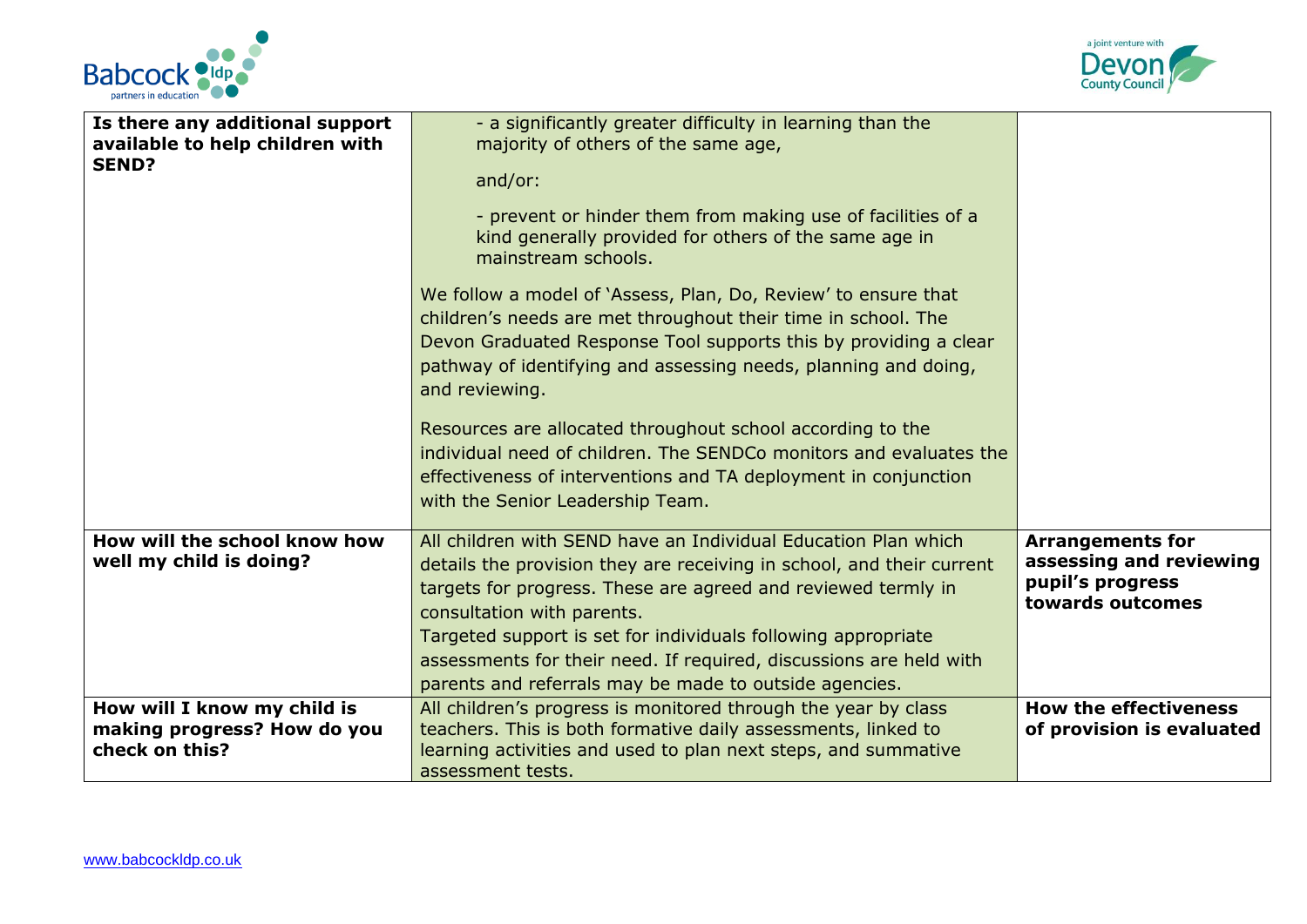



|                                                              | For children with SEND, there may be other assessments which link<br>to targets on their IEPs, which are evaluated at the end of a 10-<br>week intervention cycle. IEP targets are analysed termly to ensure<br>they are well matched to children's needs and that the provisions in<br>place have been effective. IEP reviews are sent home for parents<br>information termly and these targets are constantly reflected upon<br>in school. |                                                  |
|--------------------------------------------------------------|----------------------------------------------------------------------------------------------------------------------------------------------------------------------------------------------------------------------------------------------------------------------------------------------------------------------------------------------------------------------------------------------------------------------------------------------|--------------------------------------------------|
| How will my child be included in                             | All children have the right to access all areas of the curriculum,                                                                                                                                                                                                                                                                                                                                                                           | <b>How pupils with SEND</b>                      |
| activities outside the classroom,<br>including school trips? | including trips and the wider life of school. We work in conjunction<br>with parents to support those children with additional needs, who                                                                                                                                                                                                                                                                                                    | are enabled to engage<br>in activities available |
|                                                              | may need personalised levels of support.                                                                                                                                                                                                                                                                                                                                                                                                     | with those in the school<br>who do not have SEND |
| How will you support my child's                              | All children access the P.S.H.E curriculum and have access to                                                                                                                                                                                                                                                                                                                                                                                | <b>Support for improving</b>                     |
| overall well-being?                                          | pastoral support through explicit taught lessons as well as support                                                                                                                                                                                                                                                                                                                                                                          | emotional and social                             |
|                                                              | from classroom staff. Children have opportunities to learn about                                                                                                                                                                                                                                                                                                                                                                             | development                                      |
|                                                              | internet safety, PANTS rule and are always able to speak to staff.                                                                                                                                                                                                                                                                                                                                                                           |                                                  |
|                                                              | School has a Designated Safeguarding Lead (Mrs F Pearce) and                                                                                                                                                                                                                                                                                                                                                                                 |                                                  |
|                                                              | Deputy Safeguarding Lead (Mrs R Lowrey) as well as safeguarding<br>officers.                                                                                                                                                                                                                                                                                                                                                                 |                                                  |
|                                                              | School work in conjunction with services to support children with                                                                                                                                                                                                                                                                                                                                                                            |                                                  |
|                                                              | inclusion and if appropriate, can make further referrals to outside                                                                                                                                                                                                                                                                                                                                                                          |                                                  |
|                                                              | agencies.                                                                                                                                                                                                                                                                                                                                                                                                                                    |                                                  |
|                                                              | We will always work collaboratively with parents to make sure that                                                                                                                                                                                                                                                                                                                                                                           |                                                  |
|                                                              | children have a successful time at school.                                                                                                                                                                                                                                                                                                                                                                                                   |                                                  |
|                                                              | Information about administration of medicines can be found on the                                                                                                                                                                                                                                                                                                                                                                            |                                                  |
|                                                              | Ventrus website at:                                                                                                                                                                                                                                                                                                                                                                                                                          |                                                  |
|                                                              | First-Aid-and-Administration-of-Medicines-Policy-June-2018.pdf<br>(ventrus.org.uk)                                                                                                                                                                                                                                                                                                                                                           |                                                  |
| <b>Involving families</b>                                    |                                                                                                                                                                                                                                                                                                                                                                                                                                              |                                                  |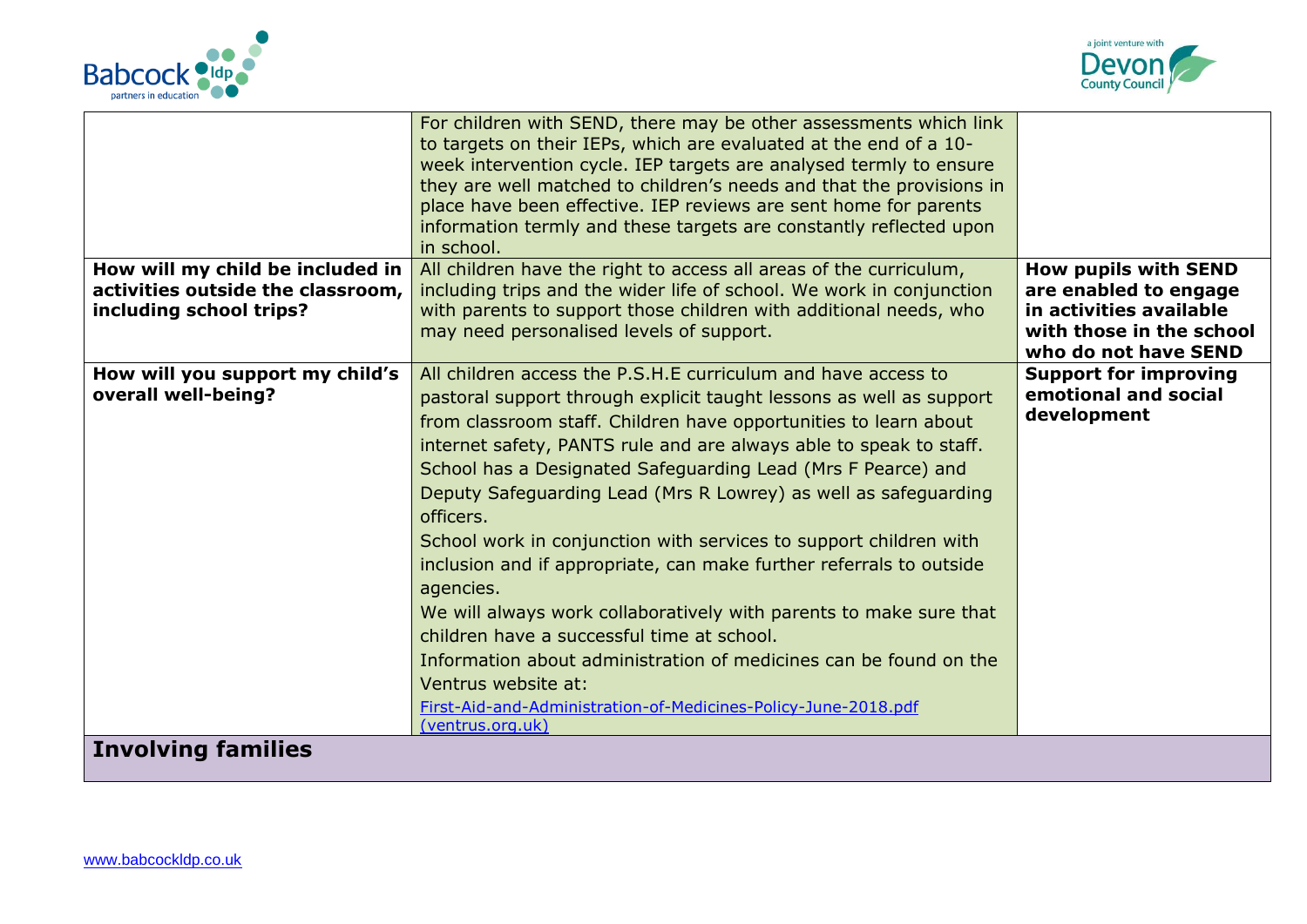



| How will you help me to<br>support my child's learning?<br>When will we be able to discuss<br>my child's progress? | • The school shares progress information with parents/carers<br>by holding termly parent meetings, reviewing IEPs, Annual<br>Reviews of EHCPs and in some cases Team Around the<br>Family meetings and end of year reporting.<br>There are regular informal opportunities for contact about the<br>child's progress in school through telephone calls or face to<br>face communication. Initially, this would be with the class<br>teacher. The SENDCo would be involved if and when<br>appropriate.<br>There are other opportunities for involvement and<br>consultation with parents. For example, Open days, meet the<br>teacher sessions, parent forums, parent/child activities etc<br>The school explains how learning is planned and how this can<br>be supported outside of the school by sharing curriculum<br>overviews/Tapestry/Teams/parent newsletters. | <b>Arrangements for</b><br>consulting with<br>parents/carers of<br>children with SEND and<br>involving them in their<br>child's education |
|--------------------------------------------------------------------------------------------------------------------|----------------------------------------------------------------------------------------------------------------------------------------------------------------------------------------------------------------------------------------------------------------------------------------------------------------------------------------------------------------------------------------------------------------------------------------------------------------------------------------------------------------------------------------------------------------------------------------------------------------------------------------------------------------------------------------------------------------------------------------------------------------------------------------------------------------------------------------------------------------------|-------------------------------------------------------------------------------------------------------------------------------------------|
| How will my child be able to<br>share their views?                                                                 | The school engages pupils in decision making around their<br>provision by involving them in reviews of their targets. We<br>ask children for their views about learning and school life on<br>a daily basis informally and additionally for TAF meetings and<br><b>Annual Reviews</b><br>Through daily informal feedback and more formal pupil<br>conferencing pupils are able to express their views on their<br>learning.                                                                                                                                                                                                                                                                                                                                                                                                                                          | <b>Arrangements for</b><br>consulting with children<br>with SEND and involving<br>them in their education                                 |
| How will you support my child<br>when he/she joins your school<br>or moves class or transfers to a<br>new school?  | We recognise the importance of ensuring a high quality transition<br>regardless of the stage.<br>Pre-School to school<br>Meet and greet sessions<br>Visits to nursery or home if needed<br>Staff communication with Pre-school<br>• TAF (Team Around the Family) meetings<br>In-school transfers<br>Move up days in school<br>Staff handover meetings                                                                                                                                                                                                                                                                                                                                                                                                                                                                                                                | <b>Arrangements for</b><br>supporting pupils<br>moving between phases<br>of education and<br>preparing for adulthood                      |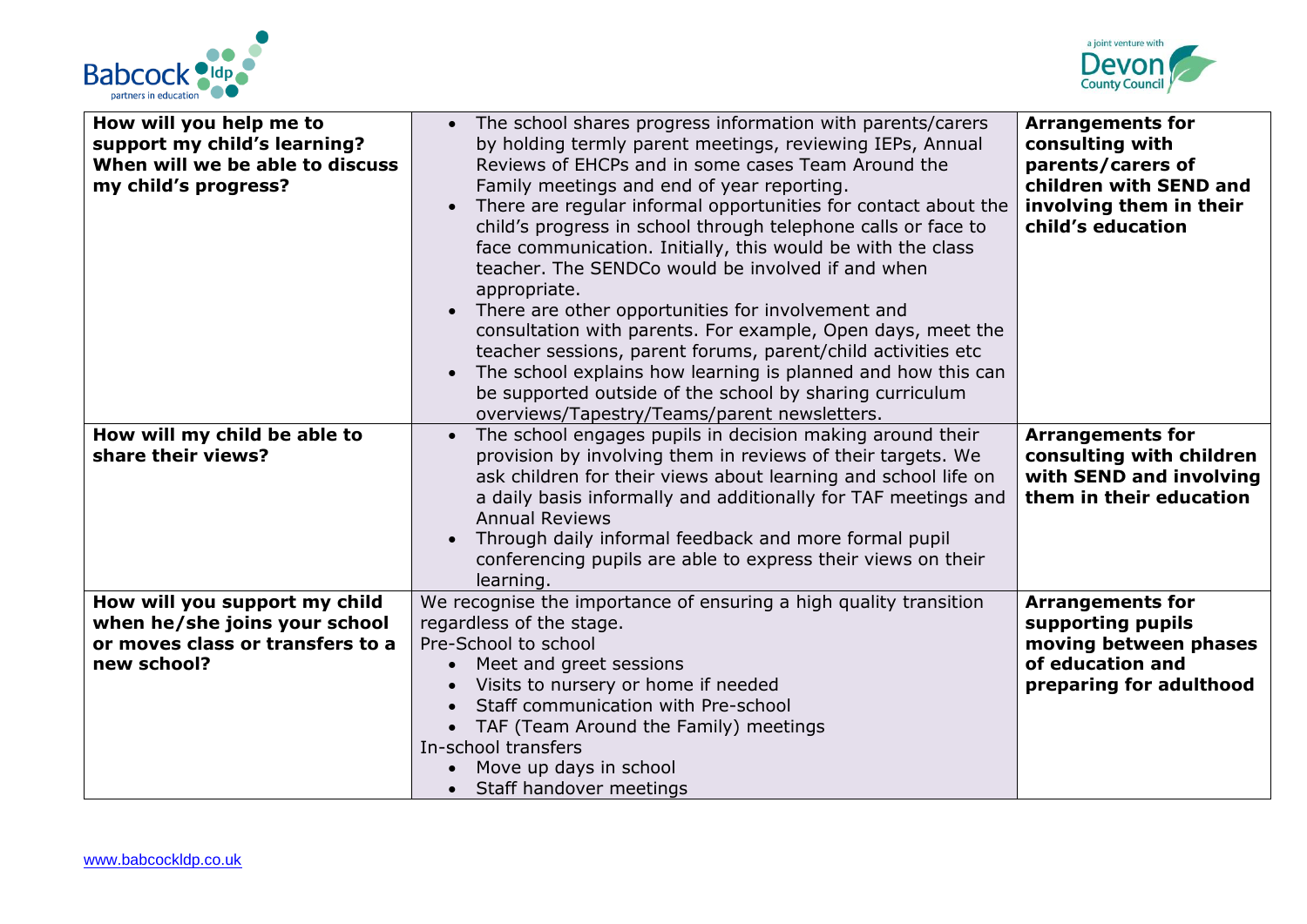



|                                                                                                                                          | Enhanced transitions to further support children (Extra time<br>in class, photo packs etc)<br><b>Secondary Transfers</b><br>• Induction days<br>Staff communication with the secondary school<br>Transition information/passports                                                                                                                                                                                                                                                                                                                                                                                                 |                                                                                                                                                                                                                                                                                                                                                                           |
|------------------------------------------------------------------------------------------------------------------------------------------|-----------------------------------------------------------------------------------------------------------------------------------------------------------------------------------------------------------------------------------------------------------------------------------------------------------------------------------------------------------------------------------------------------------------------------------------------------------------------------------------------------------------------------------------------------------------------------------------------------------------------------------|---------------------------------------------------------------------------------------------------------------------------------------------------------------------------------------------------------------------------------------------------------------------------------------------------------------------------------------------------------------------------|
|                                                                                                                                          | Enhanced transition days<br>$\bullet$                                                                                                                                                                                                                                                                                                                                                                                                                                                                                                                                                                                             |                                                                                                                                                                                                                                                                                                                                                                           |
| <b>Staff skills and wider support</b>                                                                                                    |                                                                                                                                                                                                                                                                                                                                                                                                                                                                                                                                                                                                                                   |                                                                                                                                                                                                                                                                                                                                                                           |
| What skills do the staff have to<br>meet my child's needs?<br>What specialist services are<br>available at or accessed by the<br>school? | What is the school's approach to CPD for staff which enables<br>them to support pupils with SEND?<br><b>Staff meetings</b><br><b>Twilight sessions</b><br>TA training sessions - in-house/outside agencies<br>Outside agencies such as school nurse, Communication &<br><b>Interaction Team</b><br>Professional dialogues including Professional Consultations with<br><b>Educational Psychologist</b><br>Teacher training sessions - in-house/outside agencies<br>Online training<br><b>Transitions</b><br>Transition meetings with pre-schools<br>Transition meetings with parents<br>Transition meetings with outside agencies | The expertise and<br>training of staff to<br>support pupils with<br><b>SEND, including how</b><br>specialist expertise will<br>be secured<br><b>How school involves</b><br>other bodies, including<br>health and social care,<br>local authority support<br>services and voluntary<br>sector organisations, in<br>meeting pupils' SEN and<br>supporting their<br>families |
|                                                                                                                                          | Attendance at TAF meetings<br>Sharing of documentation between home, pre-schools and school<br><b>Taster days</b><br>Phased entry to school<br>Liaising with 0-25 SEND Team<br><b>Specialist staff in school</b>                                                                                                                                                                                                                                                                                                                                                                                                                  |                                                                                                                                                                                                                                                                                                                                                                           |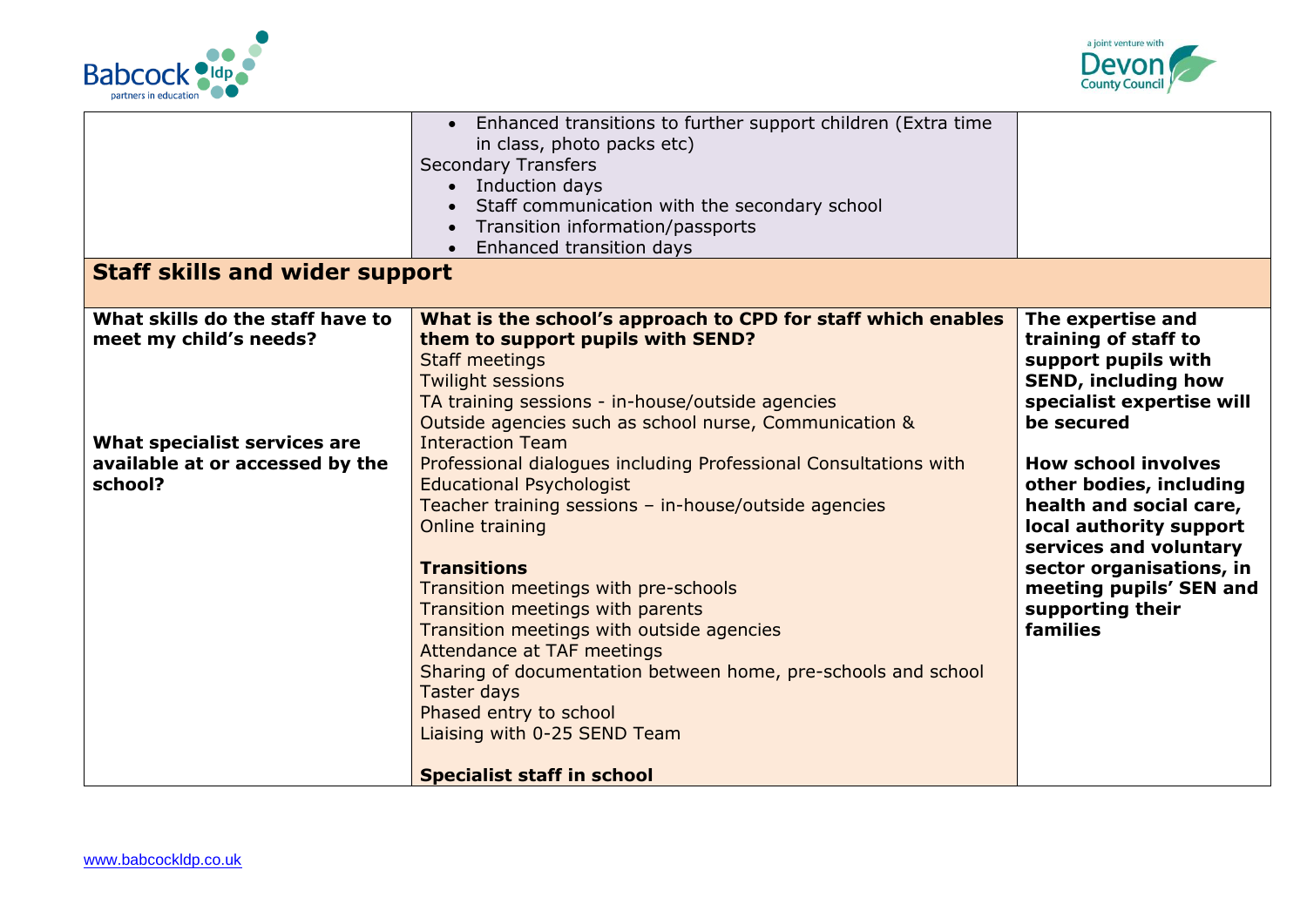



| Thrive/Boxall trained practitioners                                                             |  |
|-------------------------------------------------------------------------------------------------|--|
| <b>Attachment Based Mentoring</b>                                                               |  |
| TA's trained from the Speech and Language team                                                  |  |
| <b>Mental Health Ambassadors</b>                                                                |  |
| <b>Funfit trained staff</b>                                                                     |  |
| Bereavement trained staff                                                                       |  |
| <b>External support services</b>                                                                |  |
|                                                                                                 |  |
| Educational Psychologist (independent and Babcock)<br><b>Communication and Interaction Team</b> |  |
|                                                                                                 |  |
| Speech and Language Therapists                                                                  |  |
| <b>Occupational Therapists</b>                                                                  |  |
| Children and Adult's Mental Health Service (CAMHS)                                              |  |
| <b>Family Support Workers</b>                                                                   |  |
| School nurse                                                                                    |  |
| <b>Bladder &amp; Bowel</b>                                                                      |  |
| <b>Children Centre</b>                                                                          |  |
| Physiotherapists                                                                                |  |
| Occupational therapists                                                                         |  |
| <b>Early Years Consultants</b>                                                                  |  |
| <b>Nursery Plus</b>                                                                             |  |
| Early Years Complex Needs Service (formerly Portage)                                            |  |
| Bereavement support                                                                             |  |
| Professionals and organisations provide support to pupils                                       |  |
| <b>School Nurse</b>                                                                             |  |
| <b>YSmart</b>                                                                                   |  |
| Speech and Language Therapists                                                                  |  |
| <b>Occupational Therapists</b>                                                                  |  |
| Physiotherapists                                                                                |  |
| <b>Communication and Interaction Team</b>                                                       |  |
| <b>Behaviour Support</b>                                                                        |  |
| <b>Education Inclusion Team</b>                                                                 |  |
|                                                                                                 |  |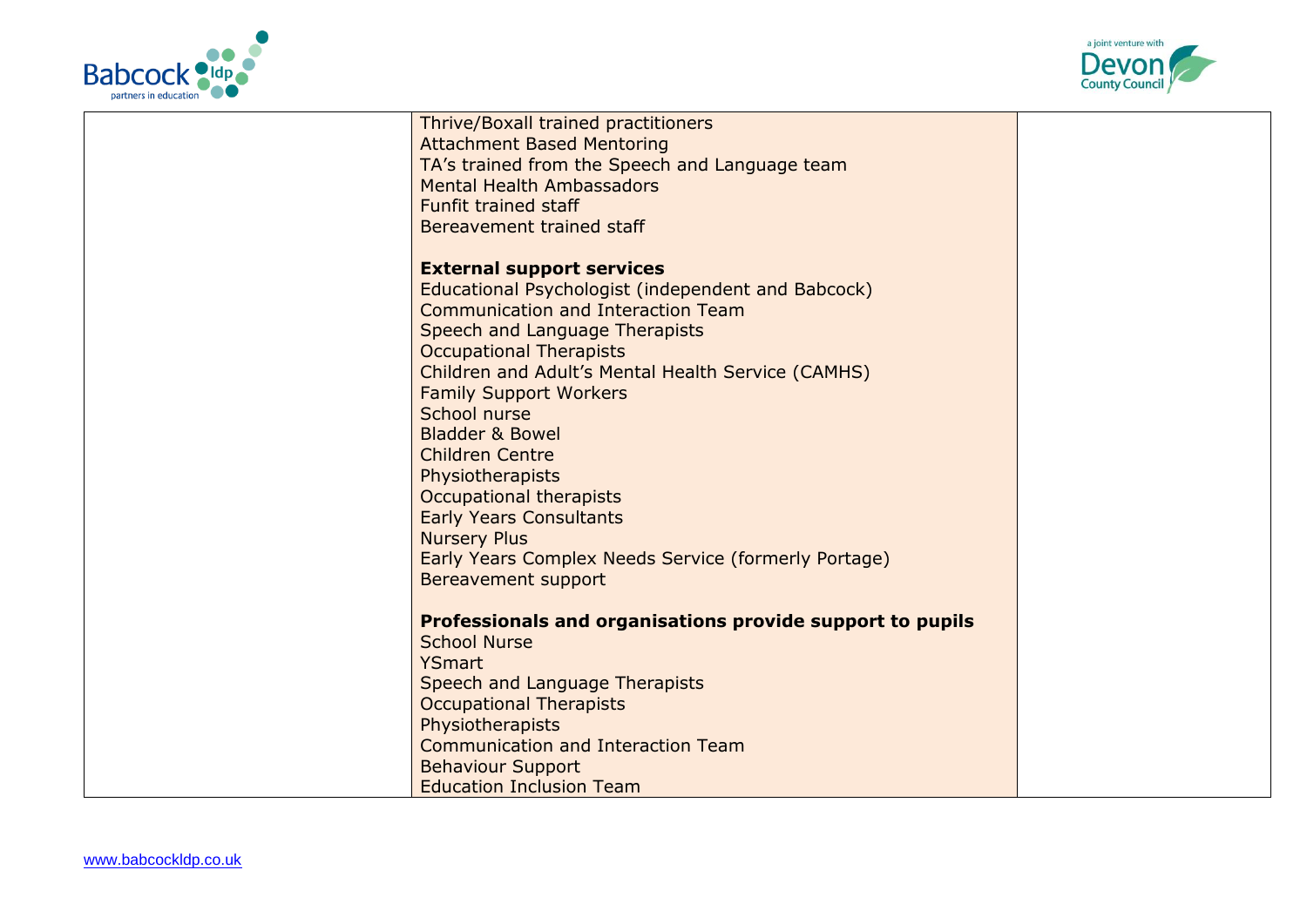



|                                                                                          | <b>Specialist training to support specific roles</b><br><b>Attachment Based Mentoring</b><br><b>Boxall</b><br>ACE's<br>Lego therapy<br>Speech and Language training<br><b>Emotional Literacy training</b><br><b>Mental Health Training</b>                                                                                                              |                                                                       |
|------------------------------------------------------------------------------------------|---------------------------------------------------------------------------------------------------------------------------------------------------------------------------------------------------------------------------------------------------------------------------------------------------------------------------------------------------------|-----------------------------------------------------------------------|
| What happens if my child needs<br>specialist equipment?                                  | If specialist equipment is needed, then the school will liaise with<br>outside agencies such as the Occupational Therapists to ensure that<br>the right equipment is provided to school.                                                                                                                                                                | How equipment and<br>facilities to support<br>children with SEND will |
| How accessible is the school<br>and how does it arrange the<br>facilities children need? | The school site is fully accessible. A lift accesses all floors of the<br>school and provision is made for children with mobility needs to use<br>it.<br>The school has disabled changing and toilet facilities and disabled<br>parking bays.                                                                                                           | be secured                                                            |
| How will my child manage tests<br>and exams?                                             | <b>Access arrangements for examinations</b><br><b>Additional time</b><br><b>Scribes</b><br>Movement breaks<br>Text to type software<br>How are decisions about support made and how are families<br>involved in this process?<br>Discussions to be had with parents, class teacher and SENDCo<br>regarding support in place and actions moving forwards | <b>Information regarding</b><br>access arrangements                   |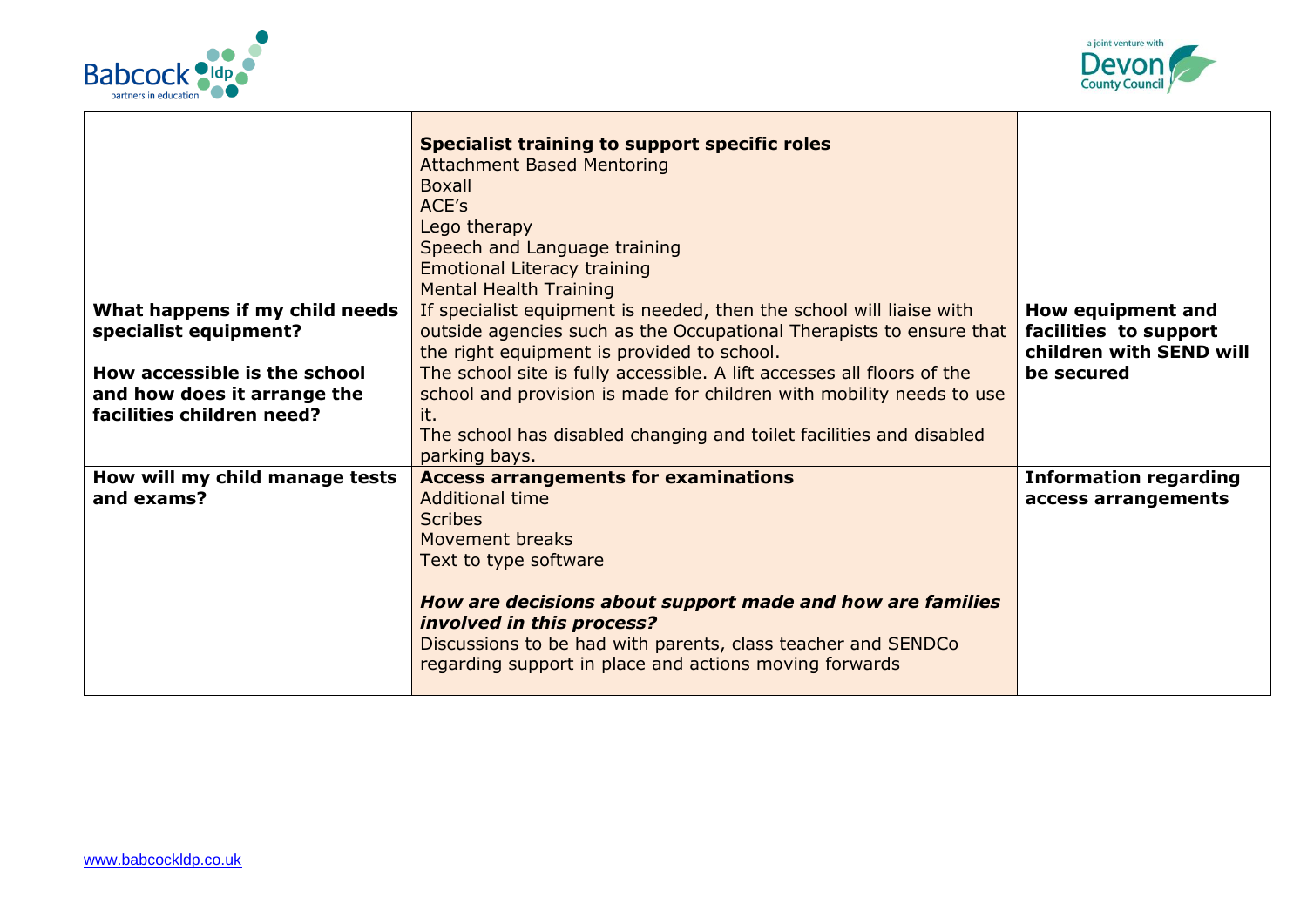



| <b>Accessing advice and support</b>                                                                     |                                                                                                                                                                                                                                                                                                                                                                                                                                                                                                                                                                     |                                                                                                                  |
|---------------------------------------------------------------------------------------------------------|---------------------------------------------------------------------------------------------------------------------------------------------------------------------------------------------------------------------------------------------------------------------------------------------------------------------------------------------------------------------------------------------------------------------------------------------------------------------------------------------------------------------------------------------------------------------|------------------------------------------------------------------------------------------------------------------|
| What should I do if I think my<br>child may have a special<br>educational need or disability?           | If you have concerns about your child's progress, you should speak<br>to your child's class teacher initially.<br>If you continue to be concerned that your child is not making<br>progress, you may speak to the SENDCo.                                                                                                                                                                                                                                                                                                                                           | <b>Contact details for the</b><br><b>Special Educational</b><br><b>Needs Coordinator</b>                         |
| What do I do if I'm not happy or<br>if I want to complain?                                              | The SENCO and their contact details<br>Miss A Porter, contact the school office or email FAO SENDCo.<br>Working days are Monday to Thursday.                                                                                                                                                                                                                                                                                                                                                                                                                        | <b>Arrangements for</b><br>handling complaints<br>from parents of children<br>with SEND                          |
| Where can I get information,<br>advice and support?                                                     | The school SEND Governor can also be contacted for support<br>Mr P Cooper at pcooper@ventrus.org.uk<br>The school's approach to resolving concerns                                                                                                                                                                                                                                                                                                                                                                                                                  | <b>Contact details of</b><br>support services for<br>parents of pupils with                                      |
| Where can I find out about<br>other services that might be<br>available for our family and my<br>child? | At Orchard Vale we will listen carefully to parental concerns, make<br>a plan of action together on ways to move forward and ensure the<br>actions are completed and review in a timely manner.<br>Who can families talk to if they are worried?<br>Families should talk to the child's class teacher if concern. If further<br>support is needed, then the SENDCo can be contacted. The<br>Headteacher will also be available if parents are concerned.                                                                                                            | <b>SEND</b><br>The school's<br>contribution to the local<br>offer and where the LA's<br>local offer is published |
|                                                                                                         | <b>Communication with parents and carers</b><br>The class teacher is regularly available to discuss your child's<br>progress or any concerns you may have and to share information<br>about what is working well at home and school, so that similar<br>strategies can be used.<br>The SENDCo is available to meet with you to discuss your child's<br>progress or any concerns/worries you may have.<br>All information from outside professionals will be discussed with you<br>with the person involved directly, or where this is not possible, in a<br>report. |                                                                                                                  |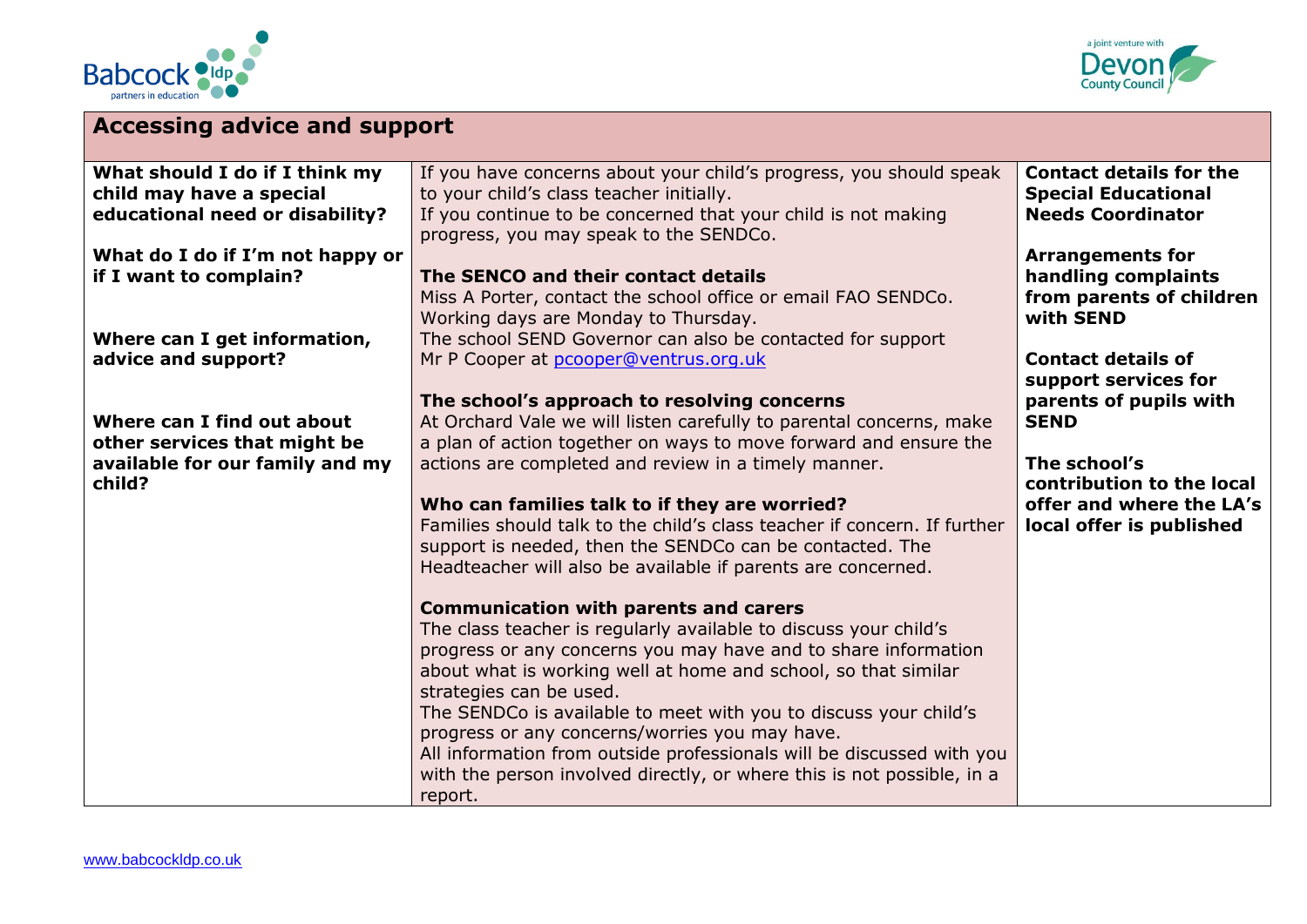



| IEP's will be reviewed with your involvement on a 10 week cycle.<br>A home-school contact book may be used to support<br>communication with you when this has been agreed to be useful for                             |  |
|------------------------------------------------------------------------------------------------------------------------------------------------------------------------------------------------------------------------|--|
| you and your child.<br><b>Formal complaints</b>                                                                                                                                                                        |  |
| Pupils, staff and parents are expected to listen carefully and<br>respectfully to each other. Where an issue arises, parents should, in                                                                                |  |
| the first instance, make an appointment to speak with their child's<br>class teacher and seek to resolve any concerns. If a parent believes<br>that their concern has not been resolved to their satisfaction or is of |  |
| a more serious or sensitive nature, an appointment should be made<br>to see the Head teacher, who will investigate and report back on<br>the results of the investigation. Where an issue is not satisfactorily        |  |
| resolved, parents should then take up the matter with the Chair of<br>Governors. A copy of the school's Complaints Procedure is available<br>on request from the school.                                               |  |
|                                                                                                                                                                                                                        |  |
| Signposting families to services that can provide additional<br>support                                                                                                                                                |  |
| The SENDCo will be able to support parents further by signposting                                                                                                                                                      |  |
| them to relevant services.<br>The Devon Information Advice and Support (DIAS) Service is                                                                                                                               |  |
| available to give further impartial advice and support should you                                                                                                                                                      |  |
| need it. Their website address is: https://devonias.org.uk/                                                                                                                                                            |  |
| <b>The Local Offer</b>                                                                                                                                                                                                 |  |
| The Children and Families Bill, 2014, requires Local Authorities and                                                                                                                                                   |  |
| schools to publish, and keep under review, information about<br>services they expect to be available for the children and young                                                                                        |  |
| people with Special Educational Needs (SEN) aged 0-25. This is the                                                                                                                                                     |  |
| 'Local Offer'.                                                                                                                                                                                                         |  |